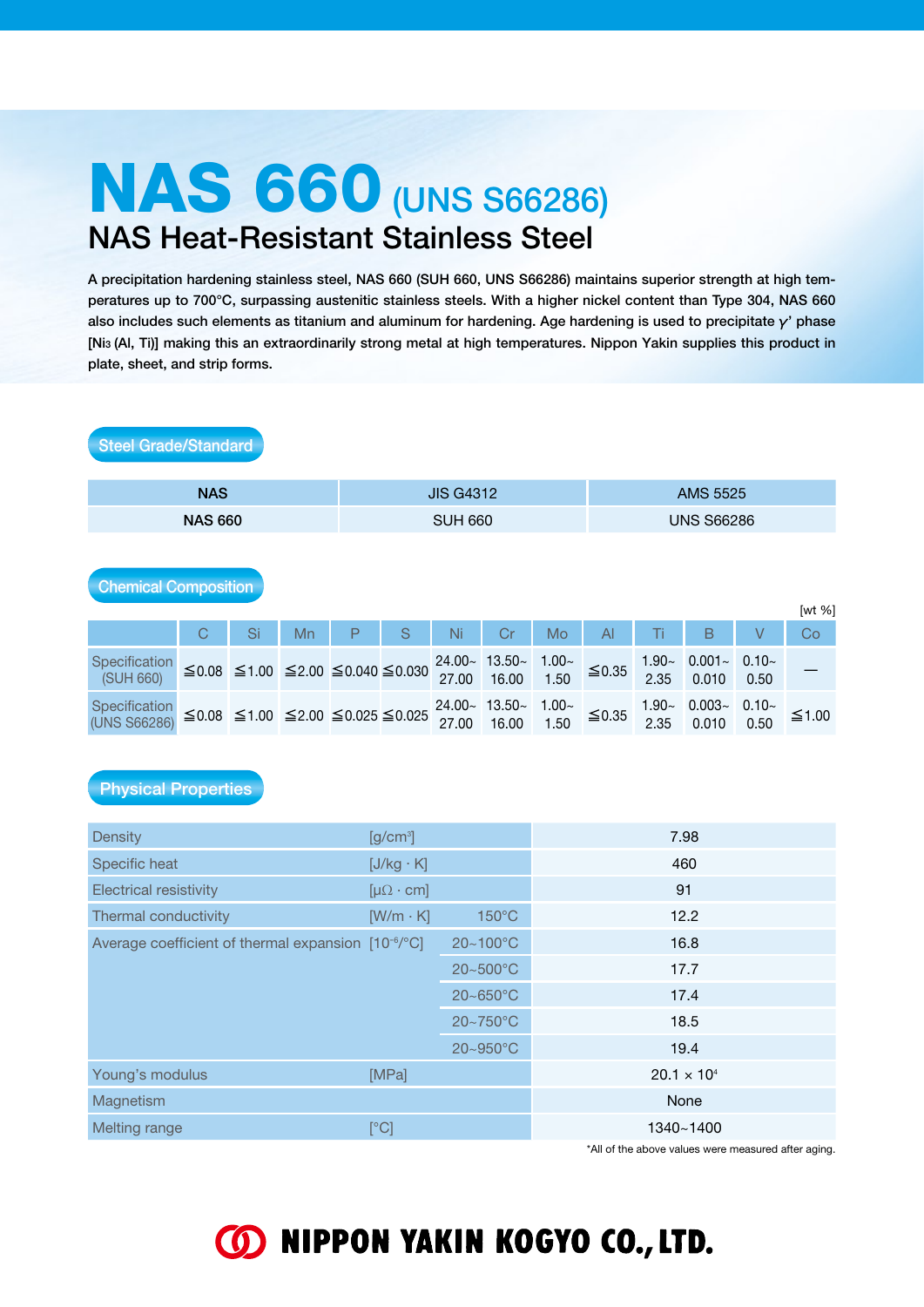## Mechanical Properties at Room Temperature

| Solution treatment              |                            | 0.2% proof stress Tensile strength<br>[MPa] | [MPa]      | Elongation<br>[%] | <b>Hardness</b><br>[HRB] | Special notes                   |
|---------------------------------|----------------------------|---------------------------------------------|------------|-------------------|--------------------------|---------------------------------|
|                                 | Specification (SUH 660)    |                                             | $\leq 730$ | $\geq 25$         | $\leq 91$                |                                 |
|                                 | Specification (UNS S66286) |                                             | $\leq 724$ | $\geq 25$         | $\leq 90$                | At least 1mm thick              |
| Cold-rolled sheet<br>Example    |                            | 344                                         | 665        | 40                | 86                       | 0.2% proof stress for reference |
|                                 |                            |                                             |            |                   |                          |                                 |
| Solution treatment and<br>aging |                            | 0.2% proof stress Tensile strength<br>[MPa] | [MPa]      | Elongation<br>[%] | <b>Hardness</b><br>[HRC] | <b>Special notes</b>            |
| Specification (SUH 660)         |                            | $\geq 590$                                  | $\geq$ 900 | $\geq$ 15         | $\geq 24$                |                                 |
| Specification (UNS S66286)      |                            | $\geq 655$                                  | $\geq$ 965 | $\geq$ 15         | $24 - 35$                | At least 1mm thick              |
| Cold-rolled sheet<br>Example    |                            | 774                                         | 1099       | 25                | 32                       |                                 |

## Work Hardening

The work hardening of NAS 660 is equivalent to Type 310S, and cold working is possible on the same level.



Age Hardening Behavior NAS 660 was held at various temperatures for 16 hours to investigate its age hard-<br>Age Hardening Behavior National International California to the Case we shall be assigned to the problem of 16 ening behavior. Solution-treated NAS 660 reaches its maximum hardness at 16 hours of heat treatment around 700°C, though this temperature can be lowered if the NAS 660 is cold rolled.

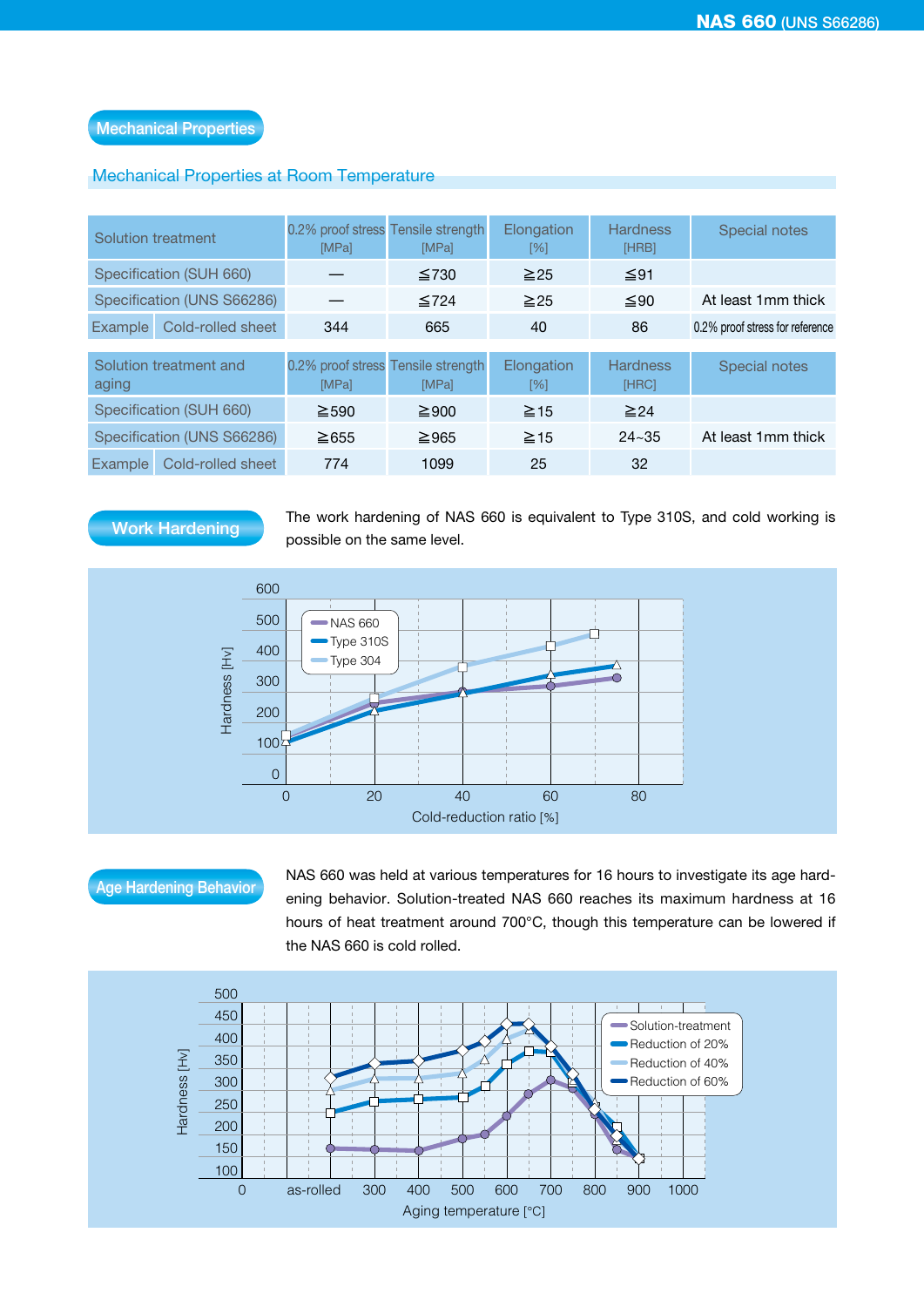

High Temperatures Strength

An example of test values for solution-treated NAS 660 that is aged for 16 hours at 720°C

|                               |      | Test temperature Rupture strength<br>[MPa] | Elongation                | Creep strength<br>[MPa] |                   |  |
|-------------------------------|------|--------------------------------------------|---------------------------|-------------------------|-------------------|--|
|                               | [°C] |                                            | $[\%]$                    | 0.5% total strain       | 1.0% total strain |  |
|                               | 538  | 689                                        | $\ensuremath{\mathsf{3}}$ | 559                     | 634               |  |
|                               | 593  | 562                                        | 3                         | 525                     | 551               |  |
| <b>100hr</b>                  | 649  | 434                                        | $\overline{5}$            | 365                     | 414               |  |
| Strength<br>properties        | 704  | 304                                        | 12                        | 207                     | 244               |  |
|                               | 732  | 241                                        | 28                        |                         |                   |  |
|                               | 816  | 90                                         | 55                        |                         |                   |  |
|                               | 538  | 599                                        | $\sqrt{3}$                | 537                     | 585               |  |
|                               | 593  | 490                                        | 3                         | 469                     | 482               |  |
| 1000hr                        | 649  | 317                                        | $\boldsymbol{9}$          | 241                     | 282               |  |
| <b>Strength</b><br>properties | 704  | 207                                        | 24                        |                         | 155               |  |
|                               | 732  | 148                                        | 35                        |                         |                   |  |
|                               | 816  | 58                                         |                           |                         |                   |  |

Creep Properties

**Corrosion Resistance** NAS 660 provides superior corrosion resistance beyond the standard austenitic stainless steel Type 304, and this does not vary even after aging.

## Evaluation of Pitting Corrosion Resistance

|                |                    | Test condition: 5% NaCl, 30°C |
|----------------|--------------------|-------------------------------|
| <b>NAS 660</b> | Solution treatment | 0.37V                         |
|                | Age hardening      | 0.38V                         |
| Type 304       | Solution treatment | 0.28V                         |